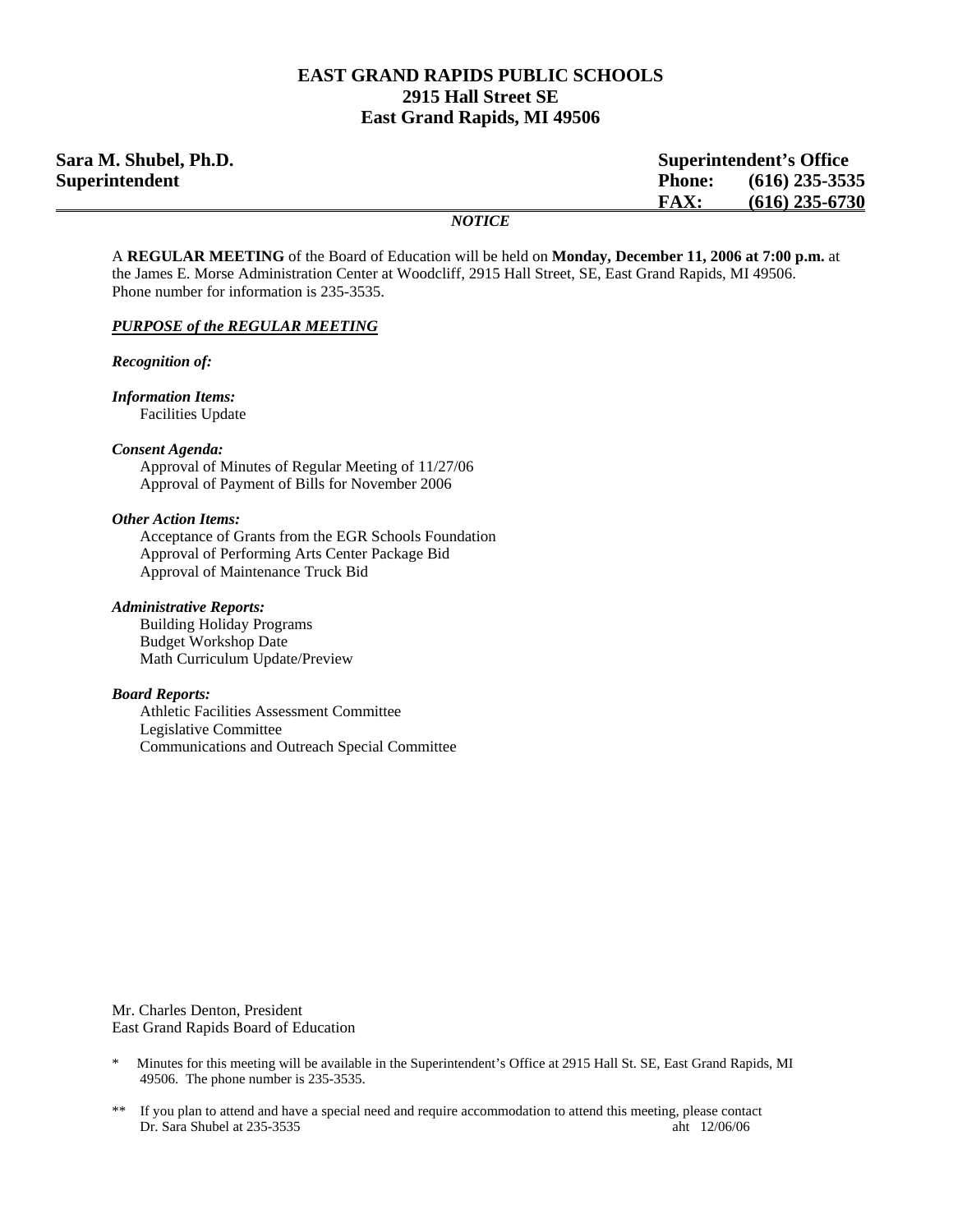# *Our Mission*

# *Educating and inspiring each student to navigate successfully in a global community.*

EAST GRAND RAPIDS PUBLIC SCHOOLS Kent County, Michigan

#### **REGULAR Meeting of the East Grand Rapids Board of Education**

The James E. Morse Administration Center at Woodcliff, Community Board Room, 2915 Hall Street, SE., East Grand Rapids, MI 49506. For Information, call 616-235-3535. **7:00 p.m.**

### **Monday, December 11, 2006**

### **AGENDA**

- 1. Meeting Called to Order
- 2. Acknowledgement of Guests
- 3. Public Comments
- 4. Board Secretary's Report Communications to and from the Board Mrs. Trierweiler
- 5. High School Student Council President's Report Mr. Nathan Stevens
- 6. EGREA President's Report Mrs. Nancy McSkimming

### *Presentation:*

7. Facilities Update – Mr. Joe Camp

### *Action Items - Consent Agenda:*

- Background: In order to save time during the meeting, we are using a Consent Agenda. Items in the Consent Agenda include those that are routine or have been previously discussed by the Board of Education. Any Board Member may request to have any item removed for a separate discussion and vote.
- Recommendation: Motion to approve the Consent Agenda Numbers 8 through 9.
- 8. Approval of Minutes of REGULAR MEETING of 11/27/06 (Enclosure #8)
- 9. Approval of November Payment of Bills (Enclosure #9)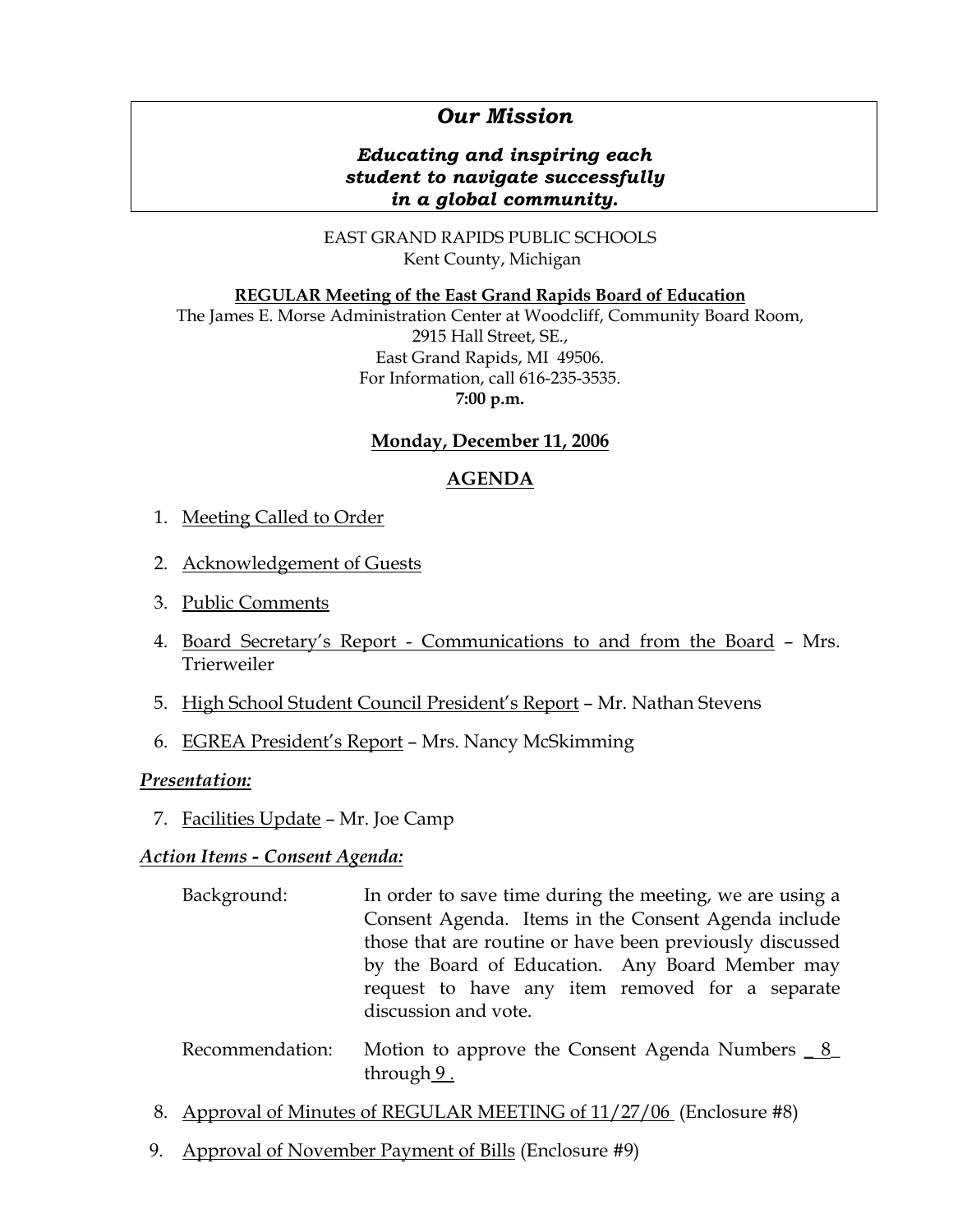REGULAR BOARD MEETING December 11, 2006 Page 2

### *Other Action Items:*

10. Acceptance of Grants from the East Grand Rapids Schools Foundation (Enclosure #10)

- Background: The East Grand Rapids Schools Foundation awarded the fall Mini Grants and Grants at the November 2006 Foundation meeting.
- Recommendation: Motion to accept the grants as listed in Enclosure #10 totaling \$ and to thank the East Grand Rapids Schools Foundation for its support of the East Grand Rapids Public Schools.
- 11. Approval of Performing Arts Center Package (Bond) (Enclosure #11)
	- Background: The 2006 Bond Construction program has a budget for improvements to the Performing Arts Center at the High School. A package of improvements has been prioritized by the district as the greatest needs for the Performing Arts Center. None of the items being purchased exceed the legal bid threshold, but the district has secured multiple quotes for the majority of items to secure the best combination of price and service. All of the proposed improvements have been documented in a memo for your review.
	- Recommendation: Motion to approve the purchases for the Performing Arts Center as recommended by the Facilities Committee and the Superintendent as part of the 2006 Bond Construction Program.
- 12. Approval of Maintenance Truck Bid (Enclosure #12)
	- Background: The district is in need of improving its fleet of maintenance trucks for overall usage and snowplowing. Of the three trucks currently in the fleet, two were built in 1996 and are not reliable for full time usage. The proposed new truck will replace one of the two 1996 trucks, which will be used as a backup vehicle. Requests for proposals were sent to local dealerships.
	- Recommendation: Motion to approve the purchase of a 2006 maintenance truck to the low bidder, Berger Chevrolet, in the amount of \$24,780 as recommended by the Finance Committee.